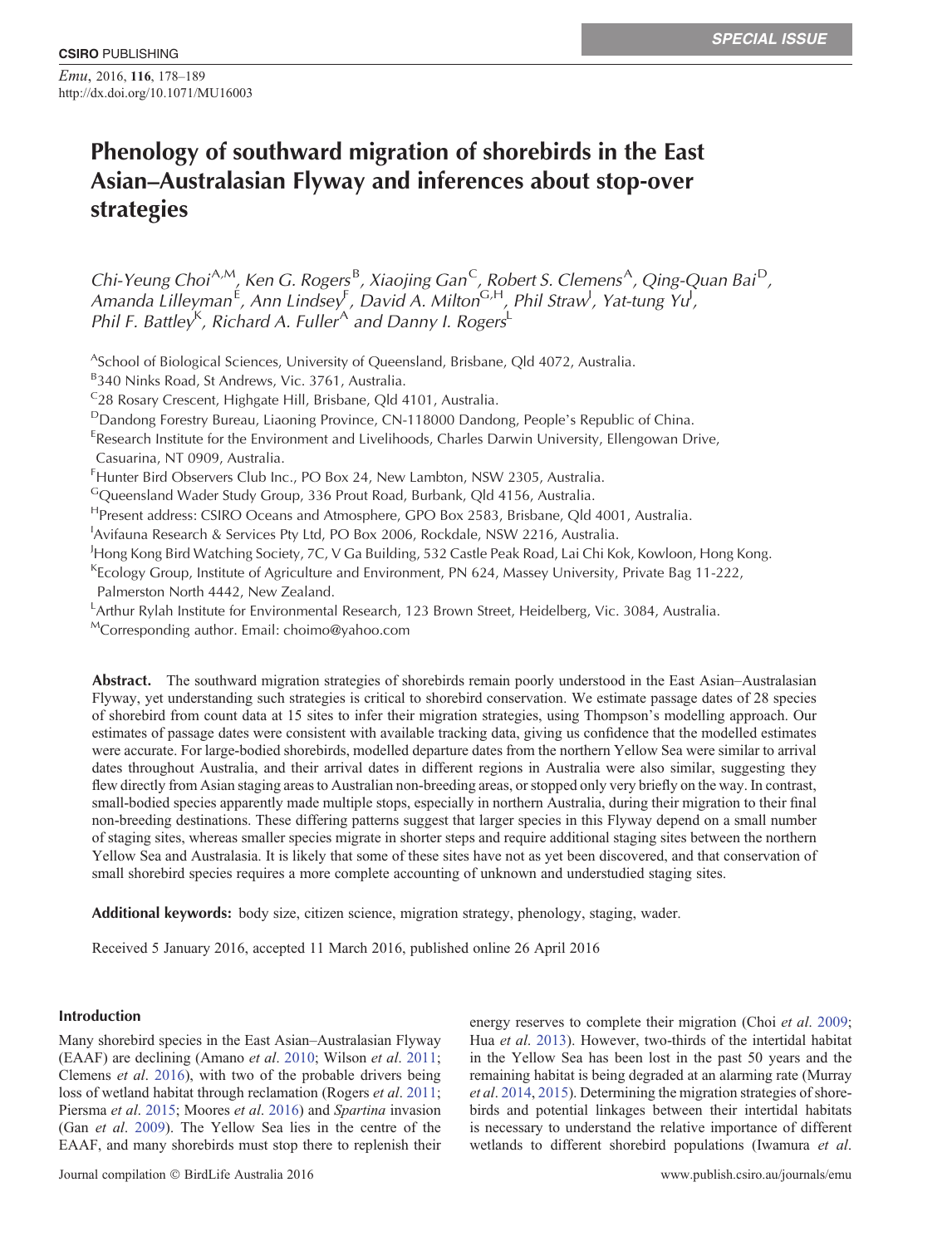[2013](#page-10-0)) and, thus, to ensure that critical sites in the EAAF are conserved.

The identification of important shorebird sites in the EAAF has led to regular monitoring efforts (Barter [2002;](#page-9-0) Gosbell and Clemens [2006;](#page-10-0) Bai *et al*. [2015\)](#page-9-0), intensive banding studies and the analysis of banding recoveries and sightings of colour-marked birds throughout the Flyway (Minton *et al*. [2011](#page-10-0)*b*). These studies have provided a basic but incomplete understanding of the migration routes of many species and contain potential biases as only a small proportion of the EAAF is monitored. More recently, a detailed understanding of the migration patterns of several species, such as the Eastern Curlew (*Numenius madagascariensis*), Bar-tailed Godwit (*Limosa lapponica*), Ruddy Turnstone (*Arenaria interpres*) and Greater Sand Plover (*Charadrius leschenaultii*), has been revealed through tracking individuals with satellite transmitters or geolocators (Driscoll and Ueta [2002;](#page-10-0) Ueta *et al*. [2002](#page-11-0); Minton *et al*. [2011](#page-10-0)*a*; Battley *et al*. [2012\)](#page-9-0). Smaller scale research has also been conducted on Great Knot (*Calidris tenuirostris*), using radio-transmitters to study their movements between stop-over sites in China on northward migration (Ma *et al*. [2013](#page-10-0)*b*). These studies have revealed remarkable interspecific and intraspecific variation in migration patterns, with many species adopting a mix of longand short-distance flights between stop-over sites and their nonbreeding grounds, but many gaps remain in our understanding of how shorebirds use different wetlands, especially on southward migration.

For example, counts of shorebirds at many sites in East Asia during northward migration are considerably higher than numbers recorded on southward migration, and the reason for this discrepancy remains poorly understood (Barter [2002;](#page-9-0) Anon. [2011](#page-9-0)). If it is caused by shorebirds using different migration routes during southward migration, then it is possible that important staging sites remain undiscovered and perhaps insufficiently protected. Alternatively, it is possible that the same routes are used on southward and northward migration, but that because the southward migration is more protracted, smaller numbers of birds are present at any one time at a staging site. Northward migration is tightly constrained in time because migrating adults of some species must initiate nesting just after the thaw in order to breed successfully during the short boreal summer (Meltofte *et al*. [2007\)](#page-10-0). Southward migration appears to be more spread out in time, with successive waves of failed breeders, successful breeders and then juveniles migrating through stop-over sites (Tomkovich [1997;](#page-11-0) Choi *et al*. [2011](#page-10-0)). Satellite telemetry and geolocator studies on small numbers of birds have confirmed southward migration of Bar-tailed Godwit subspecies *baueri*, and some individual Ruddy Turnstone, is strikingly different to their northward migration, with trans-Pacific flights by southbound birds (Minton *et al*. [2011](#page-10-0)*a*; Battley *et al*. [2012](#page-9-0)). Tracking studies have not yet discovered any differences in southward and northward migration routes for any other species in the EAAF, but coverage of species is limited and biased towards species that are large enough to carry a satellite transmitter, or have the high site-fidelity and high probability of recapture required to allow the retrieval of geolocators.

In this study we use a population approach to examine the southward migration strategies of shorebirds moving to Australia. We do this by estimating passage dates during

southward migration from count data at 15 key stop-over and non-breeding sites in the EAAF. There have been previous compilations of raw and opportunistically collected data on passage times through the EAAF and arrival dates in Australia (Marchant and Higgins [1993;](#page-10-0) Higgins and Davies [1996](#page-10-0)) but these studies indicated mostly the first arrivals or last departures, making it difficult to identify peak arrival and passage periods.

With more refined estimates of passage dates we hoped to determine if there are periods during the southward migration when large numbers of some species cannot be accounted for. If gaps of this kind do occur it could suggest the existence of undiscovered stop-over areas, or clarify the role of poorly known sites. For example, in many species there are few or no tracking data, but resightings of colour-flagged birds indicate that some individuals migrating to southern Australia stop in northern Australia or at sites on the east coast (Minton *et al*. [2011](#page-10-0)*b*). Establishing whether such individuals are 'typical' is difficult unless additional data sources are available. Documentation of average arrival dates in southern Australia could help establish whether the bulk of the population arrives late (consistent with multiple short flights with stops down the eastern coast) or arrive at a similar time to the arrival of birds in northern Australia.

We were particularly interested in the correspondence of departure dates from the Yellow Sea with arrival times in Australasia, a distance of 5000–8000 km. Available shorebird counts from the intervening regions of eastern and south-eastern Asia are considerably lower than counts from the Yellow Sea or Australasia (Bamford *et al*. [2008](#page-9-0)) but this may reflect limited count coverage in a large region with few observers. Tracking studies have shown that some larger species (e.g. Eastern Curlew, Bar-tailed Godwit subspecies *menzbieri*) migrate from the Yellow Sea to Australia in a single direct flight of ~4–6 days duration, preceded by several weeks of refuelling in the Yellow Sea (Battley *et al*. [2012;](#page-9-0) Gosbell *et al*. [2012](#page-10-0)). Few tracking data are available for small-bodied species of shorebird in the EAAF but, as they have different metabolic capacities, they may have shorter potential flight-ranges (Piersma [1987](#page-11-0); Pennycuick [1989](#page-10-0); Klaassen [1996](#page-10-0)) and so may need to refuel somewhere between the Yellow Sea and Australia. We therefore compare the migration strategies of large and small-bodied shorebird species, considering how well arrival dates in Australia correspond with departure dates from the Yellow Sea, and whether the duration of staging in the Yellow Sea is consistent with substantial refuelling for long-distance flights.

## **Materials and methods**

#### *Study areas*

We collated count data from 15 shorebird sites in the EAAF where experienced observers have conducted frequent counts (at least monthly) throughout at least one southward migration (Fig. [1](#page-2-0)). The attributes of these sites are summarised in Table [1](#page-3-0) (also see Table S1 in supplementary material available online). Notes on the broad strategic use of the sites by shorebirds are given below.

The most northerly site, Yalu Jiang coastal wetland in northern China, is only occupied by small numbers of a few shorebird species during the boreal winter, but it is one of the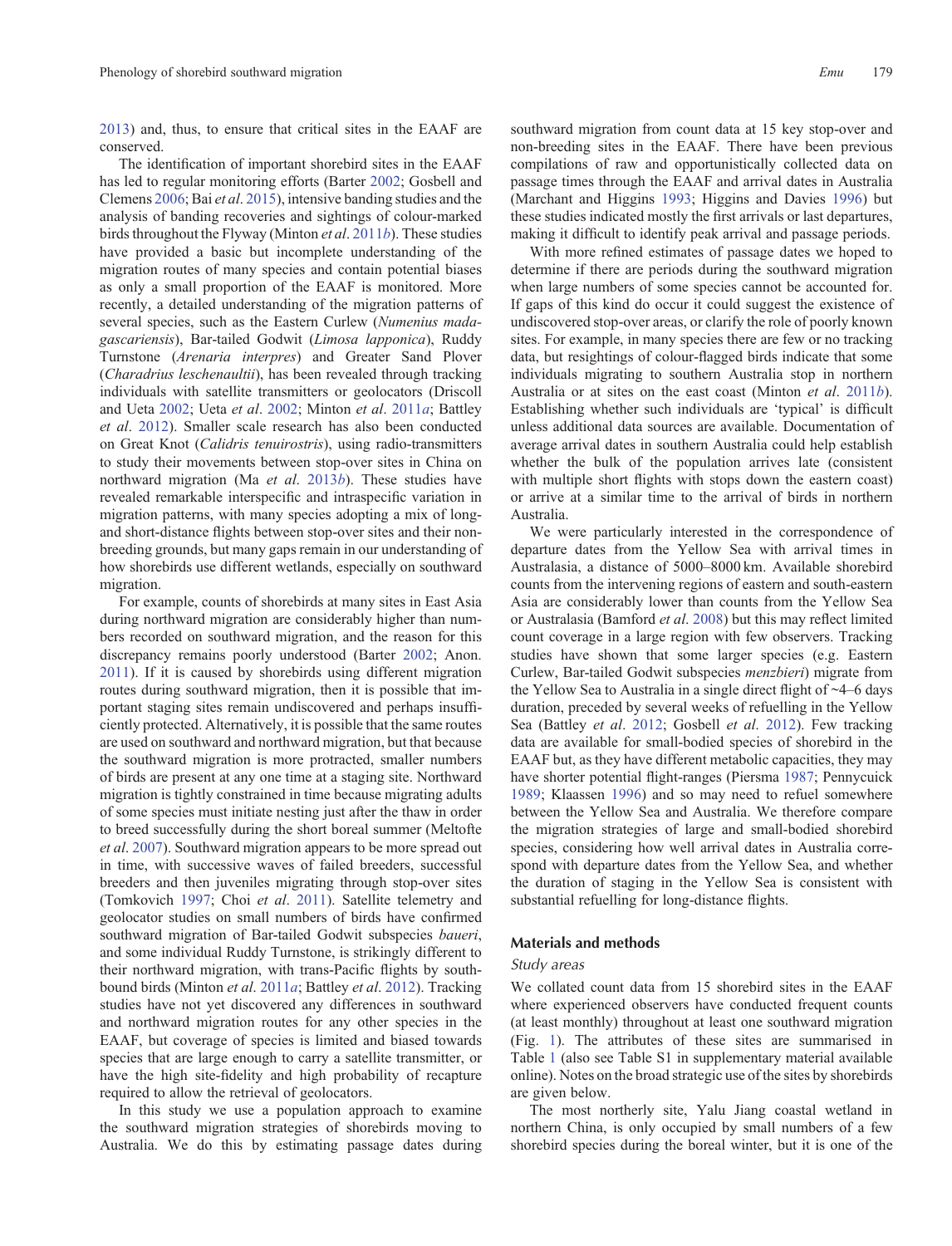<span id="page-2-0"></span>

**Fig. 1.** The 15 areas analysed in this study. YLJ, Yalu Jiang coastal wetland; HK, Mai Po Inner Deep Bay; NWA, north-western Australia; DA, Darwin, Northern Territory; CA, Cairns, Queensland (Qld); MA, Mackay, Qld; BU, Bundaberg, Qld; GS, Great Sandy Strait, Qld; MBPP, northern Moreton Bay (Pumicestone Passage), Qld; MBCE, central Moreton Bay, Qld; MBSO, southern Moreton Bay, Qld; TR, Tweed River, Qld–NSW; HE, Hunter River estuary, NSW; BB Botany Bay, NSW; WTP, Western Treatment Plant, Victoria. (This map was created using ArcGIS® software by Esri. ArcGIS<sup>®</sup> and ArcMap<sup>TM</sup> are the intellectual property of Esri and are used herein under license. Copyright © Esri. All rights reserved. For more information about Esri® software, please visit [www.esri.com](http://www.esri.com).)

most important staging sites in the EAAF during the northward migration (Q.-Q. Bai, Y. Chen, C.-Y. Choi, unpubl. data), supporting >250 000 shorebirds between March and May (Riegen *et al*. [2014](#page-11-0); Choi *et al*. [2015\)](#page-10-0). Its role to shorebirds during southward migration is less well known. Satellite telemetry of Bar-tailed Godwits (Battley *et al*. [2012](#page-9-0)) and sightings of leg-flags and bands of most species considered in this paper (Tables S2, S3) indicate strong migratory links with both Australia and New Zealand (Minton *et al*. [2011](#page-10-0)*b*; Riegen *et al*. [2014\)](#page-11-0).

Further south in East Asia, Mai Po Inner Deep Bay Ramsar site in Hong Kong is a non-breeding destination and moulting area for large numbers of shorebird species, with internationally important numbers present during the boreal winter. It is also used as a stop-over site by birds migrating to non-breeding areas further south (Anon. [2011\)](#page-9-0) such as Curlew Sandpiper (*Calidris ferruginea*; with evidence from banding and resighting data (Minton *et al*. [2011](#page-10-0)*b*; Table S2)). Data from Mai Po represented the only available data from south-eastern Asia and the consistent and regular counts conducted in Mai Po may provide evidence for shorebird species that make short-distance flights from the Yellow Sea during southward migration.

Most of the study sites were in Australia and details of the local count programs have been published elsewhere: the northern beaches of Roebuck Bay in north-western Australia (Rogers *et al*. [2006](#page-11-0)*a*, [2006](#page-11-0)*b*, [2011\)](#page-11-0); Lee Point to Buffalo Creek, Darwin, Northern Territory (Lilleyman *et al*. [2016](#page-10-0)); Cairns, Mackay, Bundaberg, Great Sandy Strait, northern Moreton Bay (Pumicestone Passage), central Moreton Bay and southern Moreton Bay, Queensland, and the Tweed River on Queensland–New South Wales (NSW) border (Milton and Driscoll [2006](#page-10-0)); Hunter River Estuary (Spencer [2010\)](#page-11-0) and Botany Bay, NSW; and the Western Treatment Plant, Victoria (Rogers *et al*. [2013](#page-11-0)). The key features of these shorebird sites are summarised in Table [1.](#page-3-0) Banding and flagging studies have shown that the sites in southern Australia are non-breeding grounds where shorebirds reside for several months whereas those in northern Australia are known to serve as both nonbreeding areas and stop-over areas, depending on the species (Minton *et al*. [2011](#page-10-0)*b*; Table S1). However, it remains unclear how many birds stop on the northern Australian coast *en route* to nonbreeding grounds in southern Australia or New Zealand.

#### *Survey methods and data selection*

Following Clemens *et al*. [\(2014](#page-10-0)), we analysed surveys in which all major count areas (usually roosts with clearly defined natural boundaries) within a shorebird area (a larger area within which shorebirds reside and move) were counted. Double-counting or failing to count birds were avoided by surveying count areas at consistent times relative to high tide and by minimising the time between counts in adjacent count areas. Surveys usually took 1–2 days (maximum 5 days). Surveys conducted over multiple days were given the mean date of the surveys in analyses. For the most part we analysed recent counts (after year 2000), in case passage dates have changed over time, although convincing evidence for such change has yet to be reported in shorebirds in Australia. At one site (Western Treatment Plant; Fig. 1), data from 1983–84 were included, as monthly count data were otherwise too sparse to estimate arrival dates.

At 12 sites we aggregated data from several separate migration seasons (Table [1](#page-3-0)) to calculate average passage dates over several years. This was often necessary because of a lack of data; at sites where only one count was done per month, the data collected in a single year were usually too sparse to fit our models. At the Hunter River Estuary and Botany Bay, NSW, where there were sufficient data to compare years, no annual variation in timing was detected. Nevertheless, simulations (Fig. S6) suggest that small annual variations in average timing could be caused by annual variation in breeding success (and hence the proportion of early failed breeders, and of latemigrating young birds present), an issue discussed later in this paper. At Yalu Jiang, Great Knots, Bar-tailed Godwits and Grey Plovers (*Pluvialis squatarola*) were aged in the field (using the general approach of Rogers *et al*. [2003](#page-11-0)), allowing us to estimate passage dates of adults and juveniles separately.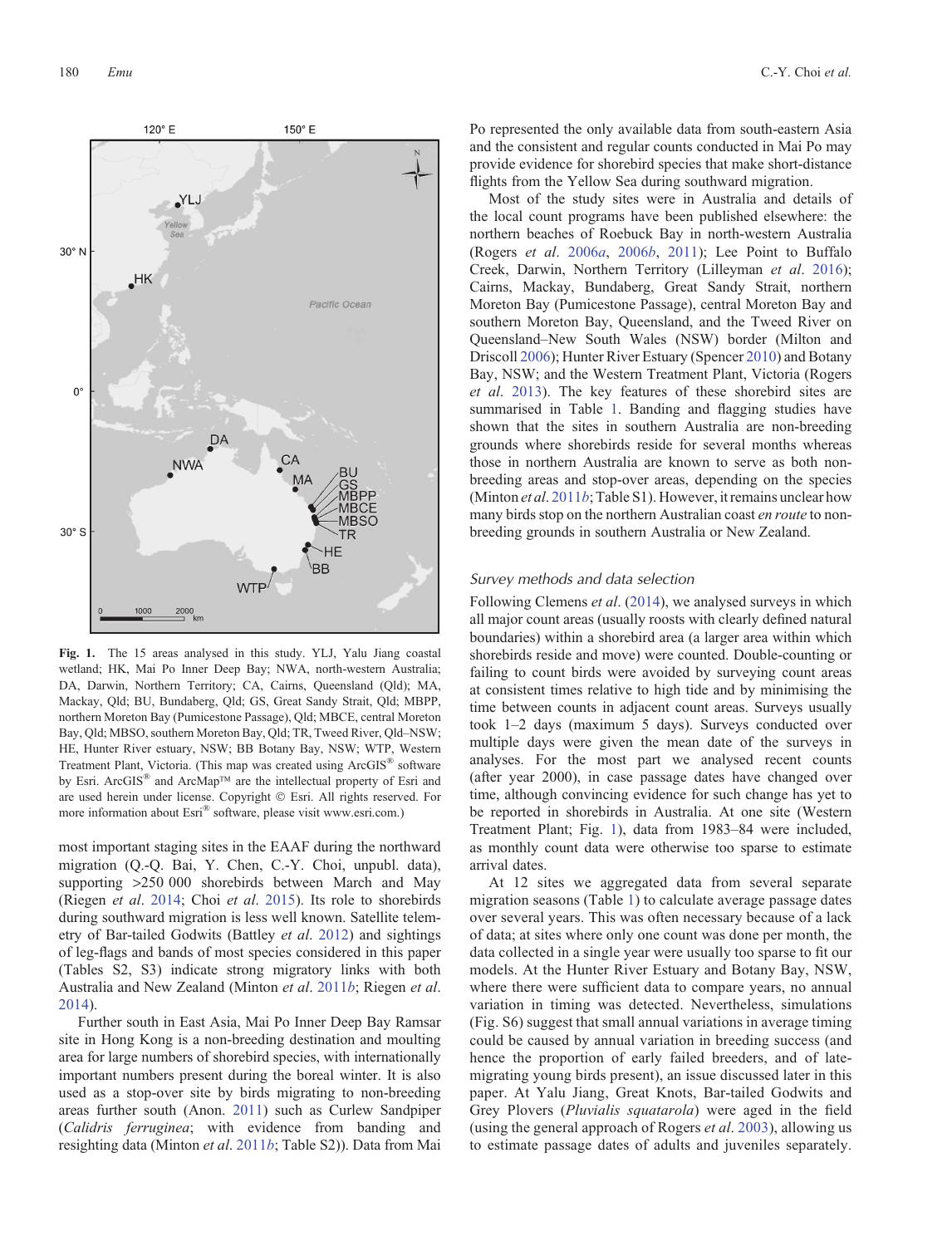<span id="page-3-0"></span>

| i<br>S<br><b>TAN A</b><br><b>To The Laments</b> | $\frac{1}{2}$<br>$C_{4}, A_{2}, C_{4}, \ldots, A_{n}$<br>$\ddot{\phantom{a}}$<br>$\frac{1}{2}$<br>; ); ;<br>C Curc<br>$\mathcal{S}$ . The main section of $\mathcal{S}$<br>o (Domana Ji | $F_{\rm corr}$ couth eacters<br>Australacian Wader Chida Create II na region NI na destación Paccham S conthamn SH |
|-------------------------------------------------|-----------------------------------------------------------------------------------------------------------------------------------------------------------------------------------------|--------------------------------------------------------------------------------------------------------------------|
| ble 1. Survey sites and regions, monitorin      | ll ifa Intarnati<br>i                                                                                                                                                                   |                                                                                                                    |

|                                                   |                           | Wader Study Group; AWSG, |                                                                   |                                            |                            |                         | Australasian Wader Studies Group. Under region: N., northern; E., eastern; S., southern; SE, south-eastern |                                                                                                       |                                                                                                        |
|---------------------------------------------------|---------------------------|--------------------------|-------------------------------------------------------------------|--------------------------------------------|----------------------------|-------------------------|------------------------------------------------------------------------------------------------------------|-------------------------------------------------------------------------------------------------------|--------------------------------------------------------------------------------------------------------|
| Shorebird site                                    | Region                    | Country                  | Coordinates                                                       | Main roles in<br>annual cycle<br>shorebird | Conservation<br>importance | Survey year(s)          | Interval between<br>surveys                                                                                | analysis for each<br>Number of valid<br>surveys used in<br>non-breeding<br>total number<br>season and | Data source                                                                                            |
| Yalu Jiang coastal<br>wetland                     | N. Yellow<br>Sea          | China                    | 123°56'53"E<br>39°48'58"N,                                        | Migration stop-over                        | BA                         | 2012                    | period (June-October)<br>Fortnightly during<br>migration                                                   | 12, 12                                                                                                | Q. -Q. Bai                                                                                             |
| Mai Po Imer Deep Bay<br>Ramsar site               | South-East<br>Asia        | China                    | $\frac{22^{\circ}29'20''\mathrm{N}}{114^{\circ}1'44''\mathrm{E}}$ | Migration stop-over,<br>Wintering          | IBA, Ramsar                | $2007 - 12$             | Weekly during migration<br>period (July-October)                                                           | 18, 117                                                                                               | Bird Watching Society<br>Agriculture, Fisheries<br>and Conservation<br>the Hong Kong<br>Department via |
| North-western Australia,<br>Western Australia     | N. Australia              | Australia                | $122^{\circ}20'13''E$<br>17°58′52″S,                              | Migration stop-over,<br>Wintering          | IBA, Ramsar                | <b>2007</b>             | (August-September)<br>migration period<br>Weekly during                                                    | $11, 11$                                                                                              | K. G. & D. I. Rogers                                                                                   |
| Darwin, Northern<br>Territory                     | N. Australia              | Australia                | $12^{\circ}20'31''S,$<br>130°53'6"E                               | Migration stop-over,<br>Wintering          | $\mathbb{B}\mathbb{A}$     | $2009 - 12$             | Fortnightly to monthly                                                                                     | 6,25                                                                                                  | G. O'Brien &<br>A. Lilleyman,<br>A. Keates                                                             |
| Queensland                                        |                           |                          |                                                                   |                                            |                            |                         |                                                                                                            |                                                                                                       |                                                                                                        |
| Cairns                                            | N. Australia              | Australia                | $16^{\circ}54'36''$ S,<br>145°46'1"E                              | Migration stop-over,<br>Wintering          | $\lesssim$                 | $2008 - 12$             | Monthly                                                                                                    | 6,30                                                                                                  | QWSG                                                                                                   |
| Mackay                                            | N. Australia              | Australia                | 20°59′53″S,<br>149°3'25"E                                         | Migration stop-over,<br>Wintering          | $_{\rm IBA}$               | $2007 - 12$             | Mainly monthly                                                                                             | 7,40                                                                                                  | OWSG                                                                                                   |
| Bundaberg                                         | E. Coast<br>Central       | Australia                | $152^{\circ}23'24''E$<br>24°46' 19" S,                            | Migration stop-over,<br>Wintering          | $\lessapprox$              | $2008 - 12$             | Monthly                                                                                                    | 6,29                                                                                                  | QWSG                                                                                                   |
| Great Sandy Strait                                | E. Coast<br>Central       | Australia                | $152^{\circ}51'54''E$<br>25°22'41"S,                              | Migration stop-over,<br>Wintering          | IBA, Ramsar                | 2012                    | Monthly                                                                                                    | 6,6                                                                                                   | QWSG                                                                                                   |
| Northern Moreton Bay<br>(Pumicestone Passage)     | E. Coast<br>Central       | Australia                | 26°58'16"S,<br>153°7'34"E                                         | Wintering                                  | IBA, Ramsar                | $2007 - 12$             | Monthly                                                                                                    | 5,32                                                                                                  | QWSG                                                                                                   |
| Central Moreton Bay                               | Central                   | Australia                | $27^{\circ}25'34''S,$                                             | Wintering                                  | IBA, Ramsar                | $2009 - 12$             | Monthly                                                                                                    | 5, 18                                                                                                 | QWSG                                                                                                   |
| Southern Moreton Bay                              | E. Coast<br>Central       | Australia                | 153°15'36"E<br>$27^{\circ}48'36''S$ ,                             | Wintering                                  | IBA, Ramsar                | $2008 - 11$             | Mainly monthly                                                                                             | 5, 19                                                                                                 | QWSG                                                                                                   |
| Tweed River, Queensland-                          | E. Coast<br>Central       | Australia                | 153°25'52"E<br>28°12'18"S,                                        | Wintering                                  | $\lesssim$                 | $2007 - 12$             | Monthly                                                                                                    | 6,34                                                                                                  | QWSG                                                                                                   |
| Hunter River estuary,<br>NSW border<br><b>NSW</b> | SE. Australia<br>E. Coast | Australia                | 153°32'17"E<br>151°47'28"E<br>$32^{\circ}52'55''S,$               | Wintering                                  | IBA, Ramsar                | $2000 - 12$             | Monthly                                                                                                    | 6,91                                                                                                  | <b>Bird Observers Club</b><br>A Lindsey & Hunter                                                       |
| Botany Bay, NSW                                   | SE. Australia             | Australia                | 151°10'19"E<br>33°59'49"S,                                        | Wintering                                  | Ramsar<br>Some are         | $2001 - 14$             | Monthly                                                                                                    | 6, 101                                                                                                | P. Straw & NSWWSG                                                                                      |
| Western Treatment Plant,<br>Victoria              | S. Australia              | Australia                | 144°32'2"E<br>$38^{\circ}2'37''$ S,                               | Wintering                                  | IBA, Ramsar                | 1983-84;<br>$2010 - 11$ | Mainly monthly                                                                                             | 6,38                                                                                                  | Research (Heidelberg,<br>Victoria) and AWSG<br>Arthur Rylah Institute<br>for Environmental             |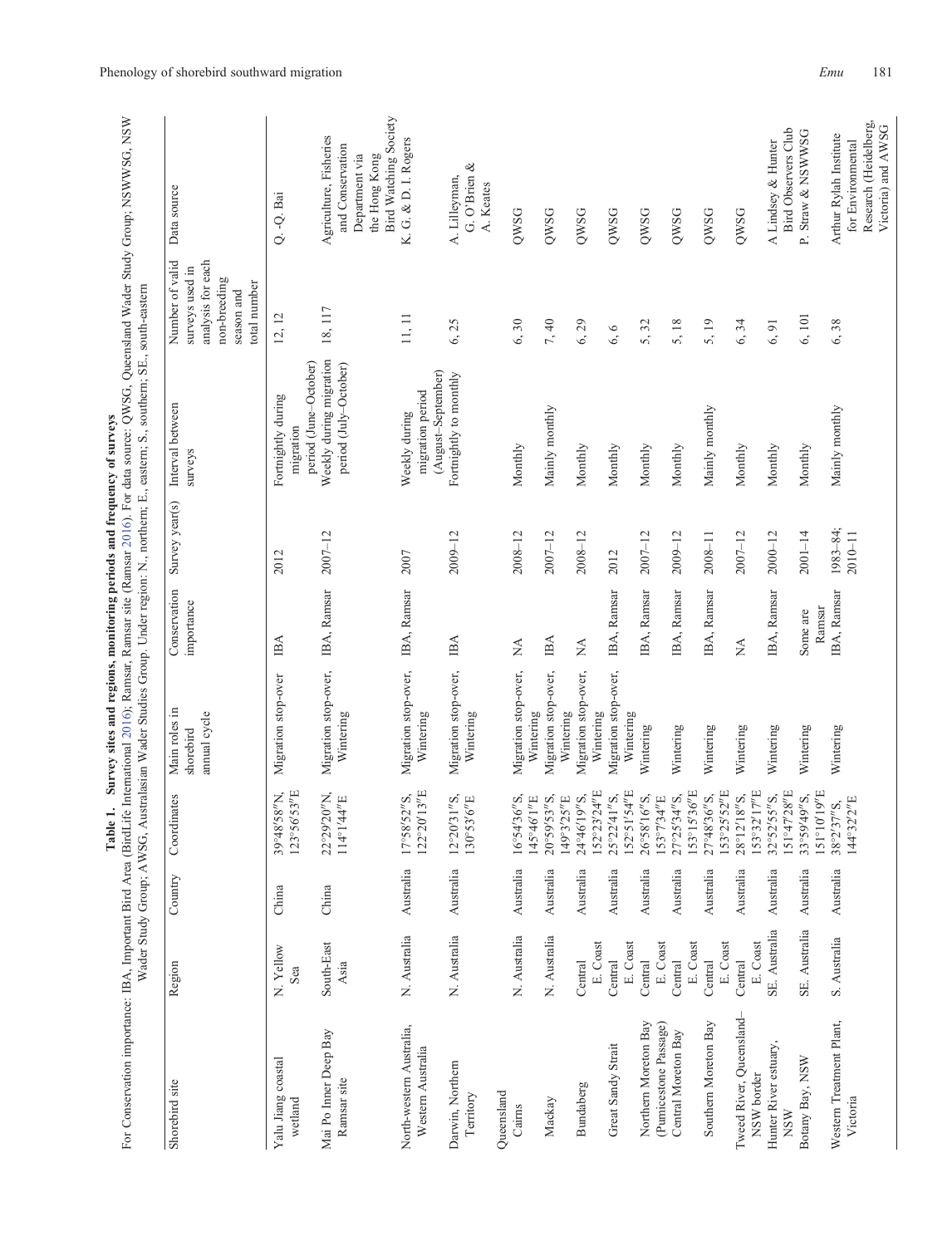We did not have sufficient data to make this separation at any other sites.

To analyse southward migration, we truncated datasets to July–December. This reduced the risk that models would be confounded by fluctuations in numbers caused by northwards migration or dispersive movements of immature birds. There were two exceptions: (1) June counts from Yalu Jiang were included as this is the northernmost site, with returning birds known to be present as early as June (Q.-Q. Bai, Y. Chen, C.-Y. Choi, unpubl. data); and (2) January counts were included in the southernmost sites in NSW and Victoria because inspection of scatterplots indicated that some birds resided in these sites during the austral winter and shorebird numbers often peaked in January.

# *Data analysis*

Migration phenology was estimated using an extended version of the modelling approach proposed by Thompson ([1993](#page-11-0)). This uses repeated count data at individual sites when migrants are present to estimate the number of birds transiting and their average arrival and departure times (with associated standard errors). The method assumes that dates of arrival and departure are normally distributed. In addition to this standard model, we consider situations where we have several years of data at the same location and assume the same timing parameters, but not migratory numbers, in each year. We also consider situations when the migration terminates and there are no departures. Details of the modelling approach are provided in Appendix S1.

We also carried out a series of simulations to investigate whether the assumptions made in applying these models were valid, and to explore the potential effects of differential migration by age and sex (Appendix S2). Briefly, the assumption of a normal distribution is generally likely to be true for shorebirds because they often stop for one to a few weeks, diminishing any pulses in migration timing (Figures S3 and S5). The central limit theorem would predict normally distributed arrival dates and departure dates for a single shorebird population, given that each date is the mean of a large number of independent random variables (the migration times of individual birds). A potential complication is situations where migratory shorebirds passing through a particular stop-over site or arriving in a particular non-breeding area, come from several populations or cohorts that differ in exact timing of migration. For example, on southwards migration failed breeders (which leave the breeding grounds early) are likely to arrive at stop-over sites earlier than birds that bred successfully, whereas juvenile shorebirds (on their first southwards migration) migrate later than adults (Yosef and Meissner [2006](#page-11-0); Newton [2008](#page-10-0)). Similarly there are regional variations in the timing of breeding and hence (presumably) the onset of southward migration. For example, of the two Red Knot subspecies that migrate to Australia, subspecies *rogersi* begins breeding in Chukotka in the last week of May (Tomkovich *et al*. [2013](#page-11-0)), whereas subspecies *piersmai* probably starts breeding in the New Siberian Islands at least 3 weeks later, in mid-June (Battley *et al*. [2005\)](#page-9-0). We ran simulations to explore the potential effects of multiple cohorts

on estimates of passage time from count data (Fig. S6). The simulations indicated that in the situations likely to apply to the migrating shorebirds in this study, arrival and departure dates approximate a normal distribution. When there are mixed distributions, the Thompson models estimate average arrival and departure times over all cohorts, weighted by the relative abundance of each cohort. The standard deviations estimated by Thompson models are indicative of the spread or variability of passage dates whereas asymptotic standard errors are indicative of the uncertainty around the estimated parameters.

The fit of the models to the count data (for each species at each site) was evaluated based on the R-square, asymptotic standard error and the test statistic of the parameter estimates. A significance level of 80% was used in the test statistic of the parameter estimates owing to the small sample sizes and uncertainty in the precision of count data. The accuracy of estimated passage dates was evaluated by comparison with known passage dates based on satellite tracking and geolocator studies on the same populations.

Regression analysis was also carried out to examine if mean arrival date increased further south, which indicates that birds may 'hop' (*sensu* Piersma [1987\)](#page-11-0) from the Yellow Sea to southern Australia. Results from preliminary analysis indicated that such a strategy was related to body weight so we pooled data from species weighing  $\leq 130$  g as small species and those  $>130$  g as large species in regression analysis. The data on weight used were mean masses in the non-breeding season (using data specifically from January when these were available) from Marchant and Higgins [\(1993](#page-10-0)) and Higgins and Davies ([1996](#page-10-0)). We also used correlation analyses to test whether the spread of arrival times (as indicated by a larger standard deviation of the mean) varied with latitude. An increase in standard deviations further south would indicate multiple stops along the way (Fig. S5). All results are presented as means  $\pm$  standard deviation (s.d.) unless stated.

# **Results**

## *Migration phenology*

We analysed counts from 15 sites (Table [1](#page-3-0)). Full details of the models are presented in Table S1, including model type, estimated parameters, asymptotic standard errors and  $R^2$ . Of the 28 species investigated, 15 occurred at many of our study sites and allowed the estimation of passage dates (Fig. [2](#page-5-0)).

Mean arrival times for eight species at the northern Yellow Sea (Yalu Jiang) were between mid-July and early August. On average, shorebirds staged for 5 weeks  $(36.8 \pm 14.9 \text{ days}, n=8$ species, range 21–63 days, estimated from the differences between mean arrival and departure dates). In the three species that were aged in the field at Yalu Jiang (Bar-tailed Godwit, Great Knot, Grey Plover), the average arrival date of juveniles was 41–50 days later than that of adults. Given this considerable difference, it is possible that estimated passage dates of other species at Yalu Jiang were also influenced by the proportion of juveniles present (Fig. S7, Table S8).

Average arrival dates in northern Australia were slightly later than average departure dates from the northern Yellow Sea for adult Bar-tailed Godwit subspecies *menzbieri* (by 7–18 days),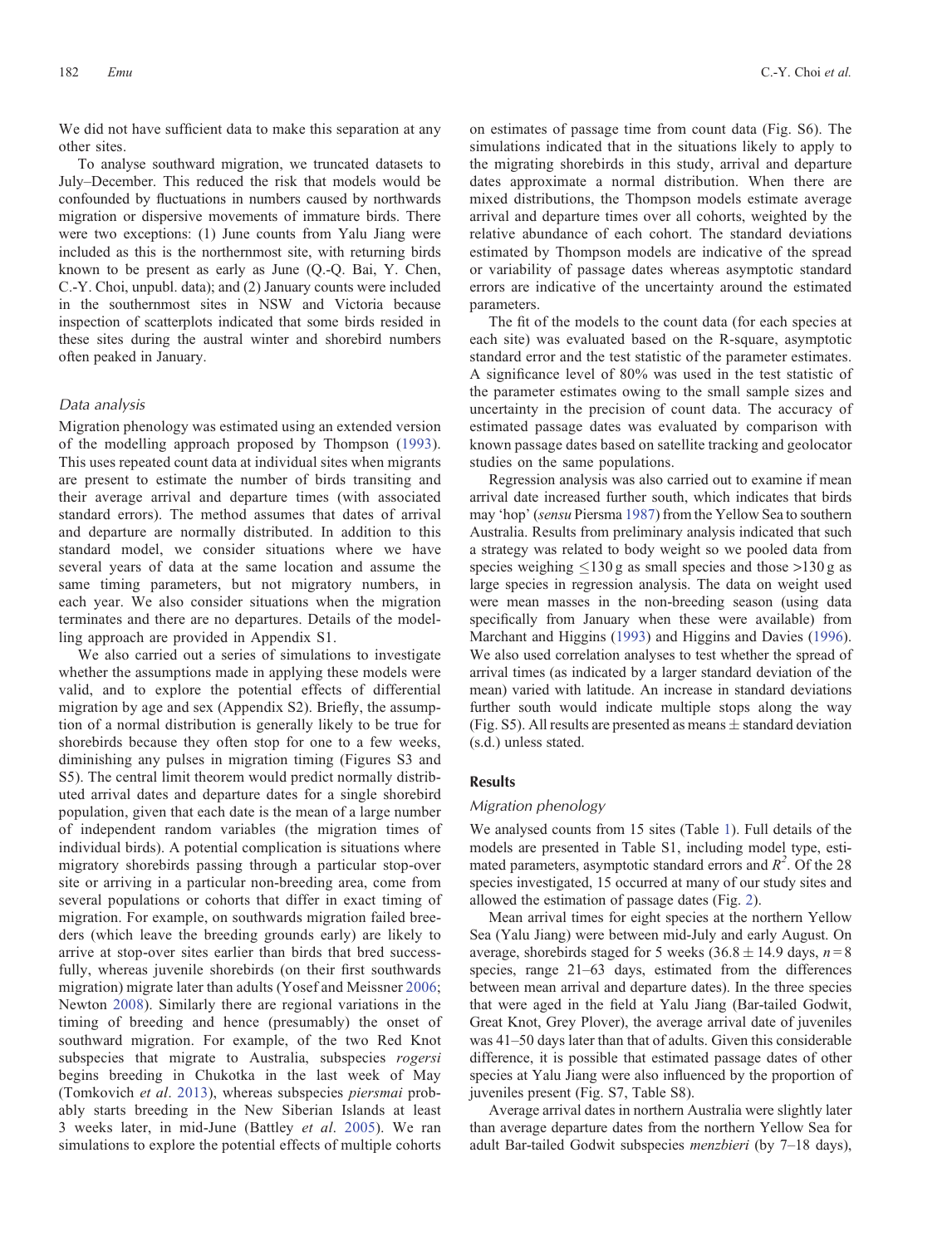<span id="page-5-0"></span>

**Fig. 2.** Estimated passage dates of adults during southward migration for 15 shorebird species at 15 sites between China and Australia. With the exception of north-western Australia (NWA), locations are arranged from north to south (site abbreviations as Fig. [1](#page-2-0)). Values for each site are the modelled mean and standard deviation of date of passage. Species are arranged in order of decreasing mass from the top left to bottom right (based on Marchant and Higgins [1993](#page-10-0), Higgins and Davies [1996\)](#page-10-0). Circles denote mean arrival date and crosses denote mean departure date. Symbols in black denote the parameters estimated from the model were significantly different from zero at 0.05 level whereas those in grey were at 0.2 level. Bar-tailed Godwits at the sites YLJ, HK and NWA were subspecies *menzbieri* whereas those along the eastern coast of Australia were mainly subspecies *baueri* (Wilson *et al*. [2007](#page-11-0); Battley *et al*. [2012\)](#page-9-0). Detailed results of the parameter estimates can be found in Table S1 of the supplementary material, available online.

adult Great Knot (by 15–19 days), and Whimbrel (*Numenius phaeopus*, by 15 days) (Fig. 2). Intervals were substantially longer for Broad-billed Sandpiper (*Limicola falcinellus*; 55 days to north-western Australia) and Terek Sandpiper (*Xenus cinereus*; 89 days to Hunter River Estuary), suggesting an indirect journey between continents and one or more stops in sites not covered in this study. Several other smaller species for which there were no departure data from the Yellow Sea arrived in northern Australia at a similar time to Broad-billed Sandpipers (Fig. 2). Average arrival times of Eastern Curlews in Australia were earlier than departure time from the northern Yellow Sea, an unexpected outcome considered further in the discussion below.

Average departure dates from Hong Kong were within 1 week of average arrival times in northern Australia for several species – Whimbrel, Broad-billed Sandpiper and Greater Sand Plover – potentially indicating direct flights, especially in Greater Sand Plovers. The interval between departure from Hong Kong and Australian arrival was slightly longer for Curlew Sandpiper (14–15 days) than for those species listed above. In several other species departing from Hong Kong, it is likely that estimated passage dates (especially departure dates) were skewed by late-migrating juveniles. For example, estimated

arrival dates in Australia were earlier than departure dates from Hong Kong for Great Knot (by 17–34 days), Red Knot (*C. canutus*) (25–55 days), Bar-tailed Godwit (10–20 days) and Eastern Curlew (11–30 days). Field observations indicate that populations of the two knots and Bar-tailed Godwits in Hong Kong are dominated by juveniles during southward migration (Carey *et al*. [2001](#page-10-0); no age-ratio data were available for Eastern Curlew in Hong Kong). In contrast, our models indicated that average passage dates for Curlew Sandpipers and Terek Sandpipers through Hong Kong were early in the migration season (late July to mid-August), and estimates of age of population in this period in Hong Kong were dominated by adults (Carey *et al*. [2001](#page-10-0)).

Arrival dates of Red Knot, Curlew Sandpiper, Sharp-tailed Sandpiper (*Calidris acuminata*) and Red-necked Stint (*C. ruficollis*) across Australia were later at more southerly sites, suggesting that these species might make stops within Australia while migrating south (Fig. 2). This was supported by a negative relationship between mean arrival date and latitude in small shorebirds (pooling species weighing  $\leq 130$  g; *P* = 0.002, adjusted  $R^2$  = 0.19, 95% C.I. = -0.18 to -0.67). In contrast, Eastern Curlew, Bar-tailed Godwit (subspecies *baueri*), Whimbrel and Great Knot arrived in different regions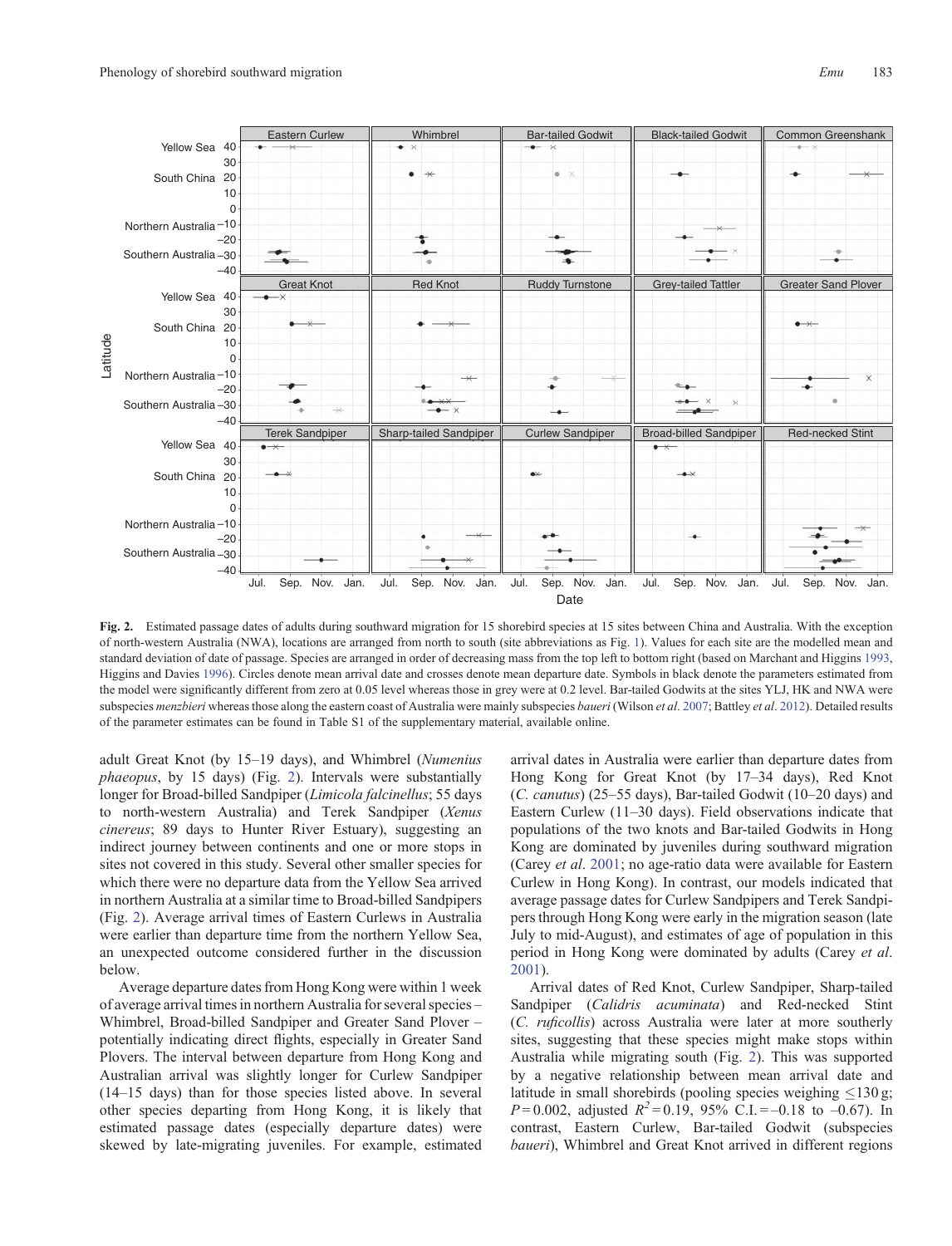In most species, the spread of arrival times, as indicated by their standard deviations, was greater towards southern Australia (see error bars in Fig. [2](#page-5-0)). Pearson correlation coefficients between standard deviation and latitude were negative for 13 of 14 species, significantly so for Grey-tailed Tattler and Sharp-tailed Sandpiper (*P* < 0.05). A plot of correlation coefficients against body size hinted at a tendency for the spread of arrival times to be more strongly correlated with latitude in small species than in large species, but this relationship was not significant (Fig. 3).

Most modelled passage dates were similar to dates estimated from remotely tracked birds (Table [2\)](#page-7-0). The 95% confidence interval of estimated passage dates overlapped with the corresponding ones from tracking studies in 10 of 14 cases (71%), excluding cases where only one individual bird was tracked. The estimated average arrival dates in Bar-tailed Godwit and Greater Sand Plover were within 0–8 days of the average arrival dates of tracked birds in similar locations. The correspondence of estimated arrival dates of Red Knot, Grey-tailed Tattler and Eastern Curlew was less close (14–19 days) to average arrival times of tracked birds, perhaps because sample sizes of tracked birds were small (3–6 individuals). The greatest discrepancy between estimated and tracked arrival dates occurred in Ruddy Turnstone (30 days); it was an imperfect comparison because arrival times were estimated on the coast of NSW and Queensland but the tracked records were from birds marked in Victoria.

Estimated departure dates were similar to tracking records for two comparisons (Bar-tailed Godwits from Yalu Jiang and Red Knots from south-eastern Australia, a difference of 3–5 days), but very different in two others (Eastern Curlew from Yalu Jiang and Red Knot from northern Australia, differences of 31 and 57 days respectively).

#### **Discussion**

The passage dates estimated in this study correspond well with records from tracking studies, giving us confidence in the results of this first, population-scale, cross-species comparison of movement patterns of shorebirds in the EAAF. Our results indicate that southward migration strategies differ between species and that body size might play an important role in the migration strategy used by shorebirds. In larger species, adults are likely to fly from staging sites in the northern Yellow Sea to final nonbreeding destinations in Australia without stopping or with very brief stops. In contrast, smaller species are likely to make multiple stops in between. It is likely that juvenile shorebirds of all sizes also make multiple stops, given their later passage dates through the Yellow Sea and arrival in Australia (also see Rogers *et al*. [2003](#page-11-0)). The conservation of these smaller species and juveniles require efforts to uncover any potentially important but as yet unidentified sites in East and South-East Asia.

## *Do shorebirds migrate directly from the Yellow Sea to Australia on southward migration?*

A non-stop flight from the northern Yellow Sea to Australia would be expected to take ~4–6 days (Battley *et al*. [2012](#page-9-0);



**Fig. 3.** Correlation coefficients between latitude and the standard deviation of estimated mean arrival date for 15 shorebird species at 15 sites during southward migration, plotted against body mass. Latitude in the southern hemisphere was treated as negative (i.e. latitude decreased further south). The smoothed line was generated using loess function and the grey shaded area denotes 95% confidence intervals. BAGO denotes Bar-tailed Godwit, BBSA Broad-billed Sandpiper, BLGO Black-tailed Godwit, CUSA Curlew Sandpiper, GRKN Great Knot, GSPL Greater Sandplover, GTTA Grey-tailed Tattler, REKN Red Knot, RNST Red-necked Stint, RUTU Ruddy Turnstone, STSA Sharp-tailed Sandpiper, TESA Terek Sandpiper and WHIM Whimbrel.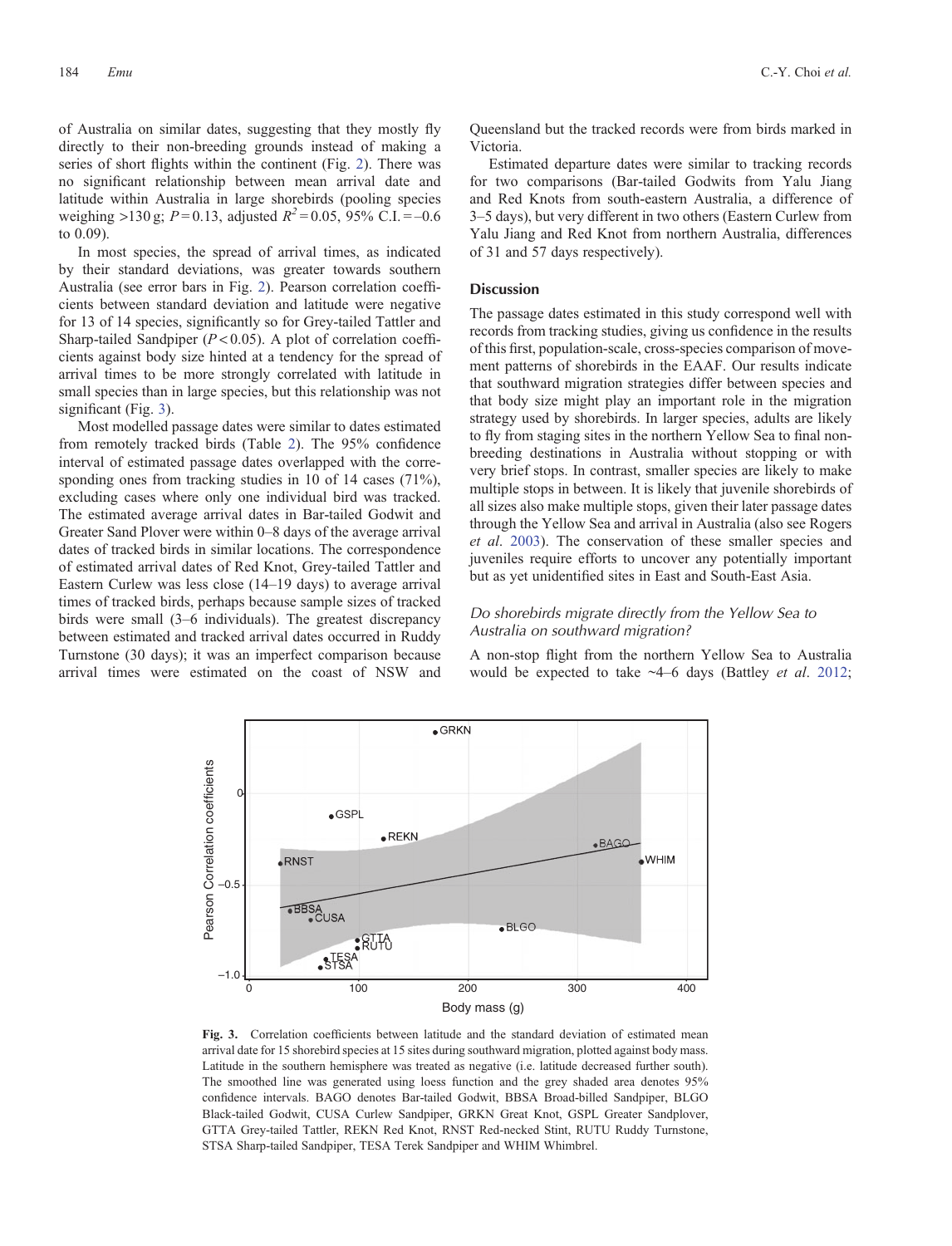<span id="page-7-0"></span>

|                                           |                            |                         | Gosbell et al. 2012) and one unpublished geolocator study $(P. F. Battley, unpubl. data)$ |                                                               |                                                                                                                        |                                                                       |
|-------------------------------------------|----------------------------|-------------------------|-------------------------------------------------------------------------------------------|---------------------------------------------------------------|------------------------------------------------------------------------------------------------------------------------|-----------------------------------------------------------------------|
| Species                                   | Region                     | Event                   | Estimated date of passage<br>from Thompson model<br>$(mean \pm s.e.)$                     | Wald 95% Confidence<br>Interval of estimated<br>passage dates | Date of passage from tracking<br>study (mean $\pm$ s.e.)                                                               | 95% Confidence interval<br>of passage date based<br>on tracking study |
| subspecies menzbieri<br>Bar-tailed Godwit | Northem Yellow Sea         | Arrival                 | 24 Jul $\pm$ 4.1 days                                                                     | 16 Jul-4 $\text{Aug}$                                         | $(n = 8, \text{ Northern Yellow Sea})$<br>$20$ Jul $\pm$ 1.7 days                                                      | $15 - 24$ Jul                                                         |
|                                           | Northern Yellow Sea        | Departure               | $2$ Sep $\pm$ 0.4 days                                                                    | $1-3$ Sep                                                     | $(n = 8, \text{ Northern Yellow Sea})$<br>$30 \text{ Aug} \pm 1.8 \text{ days}$                                        | 25 Aug-3 Sep                                                          |
|                                           | Northem Australia          | $\overline{a}$<br>Arriv | $9$ Sep $\pm 3.6$ days                                                                    | 9 Aug-11 Oct                                                  | $(n = 7, \text{North-western Australia})$<br>$10$ Sep $\pm 4.8$ days                                                   | 29 Aug-21 Sep                                                         |
| subspecies baueri<br>Bar-tailed Godwit    | South-eastern Australia    | Arrival                 | 1 Oct±4.3 days                                                                            | $22$ Sep-9 Oct                                                | $(n=24, New Zealand)$<br>23 Sep $\pm$ 2.9 days                                                                         | $16-29$ Sep                                                           |
| Eastern Curlew                            | Northern Yellow Sea        | Arrival                 | $4 \text{ Jul} \pm 2.6 \text{ days}$                                                      | $29$ Jun $-12$ Jul                                            | $16$ Jun $\pm$ 2.1 days                                                                                                | $10-21$ Jun                                                           |
|                                           | Northern Yellow Sea        | Departure               | $5$ Sep $\pm$ 23.1 days                                                                   | 14 Jul-30 Oct                                                 | $(n = 5, \text{ Northern Yellow Sea})$<br>$(n=5, \text{ Northern Yellow Sea})$<br>$6 \text{ Aug} \pm 8.1 \text{ days}$ | 14 Jul-8 Aug                                                          |
|                                           | Central Eastern Coast      | Arrival                 | 9 Aug $\pm$ 7.4 days                                                                      | 26 Jul-27 Aug                                                 | 24 Sep                                                                                                                 | 24 Sep                                                                |
|                                           | South-eastern Australia    | Arrival                 | $24$ Aug $\pm$ 5.8 days                                                                   | $12 \text{ Aug} - 4 \text{ Sep}$                              | $(n=1,$ Central Eastern Coast)<br>5 Aug $\pm$ 1 days                                                                   | 31 Jul-9 Aug                                                          |
| Greater Sand Plover                       | Northern Australia         | Arrival                 | 17 Aug $\pm$ 2 days (NWA)                                                                 | 29 Jul-6 Sep                                                  | $(n=3,$ South-eastern Australia)<br>15 Aug $\pm$ 6.1 days                                                              | 26 Jul-3 Sep                                                          |
| Grey-tailed Tattler                       | Central Eastern Coast      | Arrival                 | $1$ Sep $\pm$ 7.9 days                                                                    | 22 Aug-23 Sep                                                 | $(n = 4$ North-western Australia)<br>$(n=3,$ Moreton Bay)<br>$20$ Sep $\pm 8$ days                                     | 16 Aug-24 Oct                                                         |
| Red Knot                                  | Northern Australia         | Arrival                 | $4$ Sep $\pm$ 3.7 days                                                                    | 5 Aug-3 Oct                                                   | $4$ Sep $\pm$ 4 days ( $n = 6$ , North-eastern<br>Australia)                                                           | 24 Aug-14 Sep                                                         |
|                                           | Australia<br>Northem       | Departure               | 3 Dec $\pm$ 4.6 days                                                                      | 23 Nov-13 Dec                                                 | $(n=6, North-easterm)$<br>7 Oct $\pm$ 4.8 days                                                                         | 25 Sep-19 Oct                                                         |
|                                           | Central Eastern<br>Coast   | Arrival                 | $18$ Sep $\pm 1.5$ days                                                                   | $15-21$ Sep                                                   | $(n=3, \text{North-easterm})$<br>5 Oct $\pm$ 7.2 days<br>Australia)<br>Australia)                                      | 4 Sep-5 Nov                                                           |
|                                           | Central Eastern<br>Coast   | Departure               | $10 \text{ Oct} \pm 7.5 \text{ days}$                                                     | $23$ Sep-26 Oct                                               | $(n=3, \text{North-easterm})$<br>24 Oct $\pm$ 2.1 days<br>Australia)                                                   | 15 Oct-2 Nov                                                          |
|                                           | South-eastern<br>Australia | Arrival                 | (Hunter River<br>$4 Oct \pm 2 days$<br>Estuary)                                           | 30 Sep-8 Oct                                                  | 12 Oct $(n = 1,$ South-eastern<br>Australia)                                                                           | $12$ Oct                                                              |
|                                           | South-eastern<br>Australia | Departure               | 8 $\text{Nov} \pm 0.9$ days<br>(Hunter River<br>Estuary)                                  | 7–10 Nov                                                      | 3 Nov $(n=1,$ South-eastern<br>Australia)                                                                              | 3 Nov                                                                 |
| Ruddy Turnstone                           | South-eastern<br>Australia | Arrival                 | $14$ Sep $\pm$ 5.2 days<br>(Botany Bay)                                                   | $4-24$ Sep                                                    | $(n=20,$ South-eastern<br>$14$ Oct $\pm$ 18.8 days<br>Australia)                                                       | $5-22$ Oct                                                            |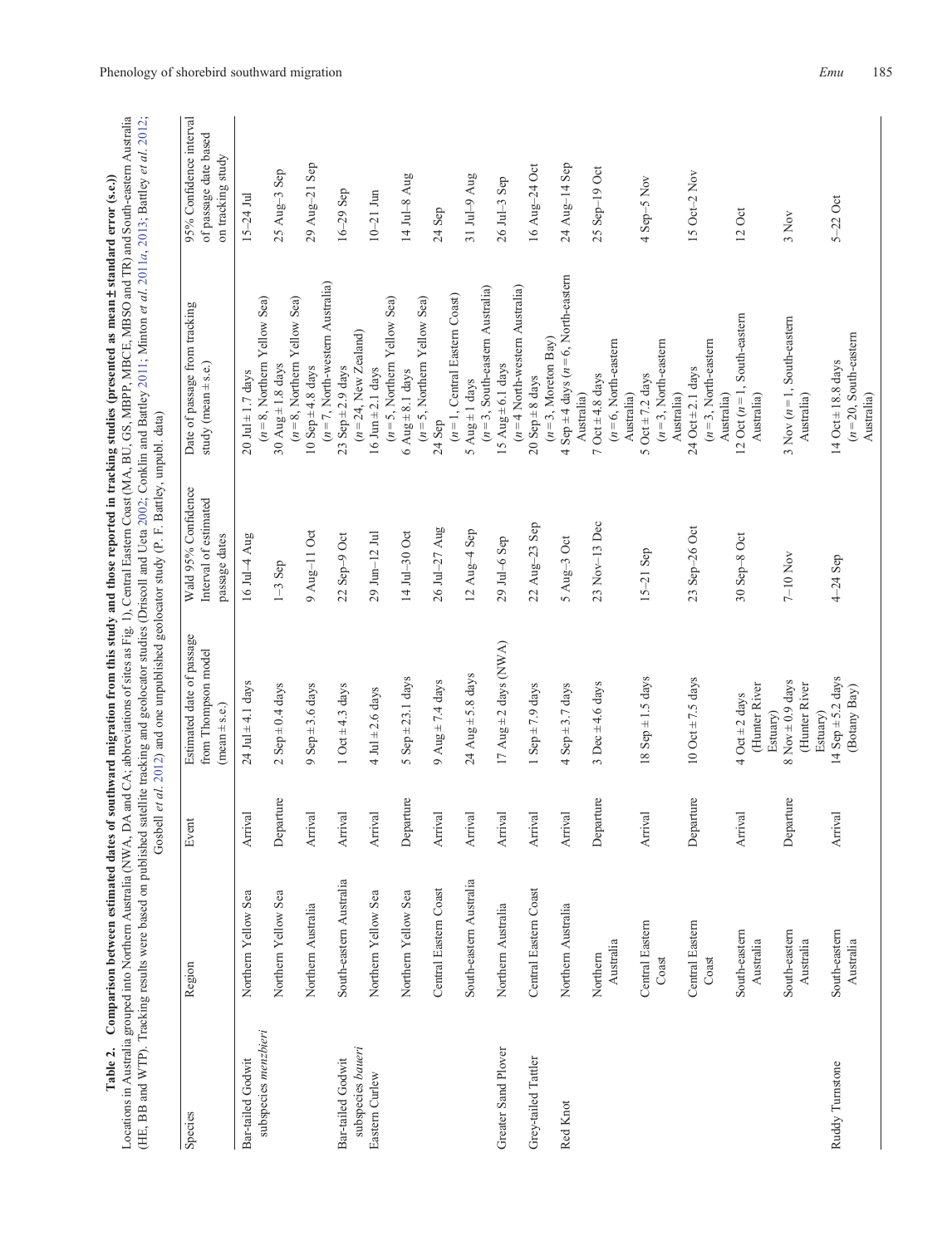Minton *et al*. [2013](#page-10-0)). This brief time is consistent with the difference between departure times from the northern Yellow Sea and arrival times in at least northern Australia, for several of the larger species examined in this study – Bar-tailed Godwit, Whimbrel and Great Knot – indicating that these species may fly directly from north-eastern Asia to Australia during southward migration.

It was not possible to estimate passage times for all smaller species from Yalu Jiang in the northern Yellow Sea, because, for some species, few or none occurred at Yalu Jiang on southward migration or, for other species, because estimates were potentially complicated by the presence of late-arriving juveniles. However, it was noteworthy that for two small species, the Broad-billed Sandpiper and Terek Sandpiper, arrivals in northwestern Australia and eastern Australia were almost 2 months and 3 months, respectively, later than departures from the northern Yellow Sea, strongly suggesting that there must be other stop-over areas between the northern Yellow Sea and Australia. We suspect many such areas must occur on the Chinese coast, between the northern Yellow Sea and Hong Kong. Chongming Dongtan in the southern Yellow Sea is a known refuelling site for smaller shorebird species during southward migration, with significant increases in body condition over time recorded there for most of the calidrid sandpipers (Choi *et al*. [2009](#page-10-0)). It seems likely that Lianyungang and Rudong, in the central and southern Yellow Sea respectively, are also refuelling sites, given the high counts made there, including more than half of the world population of the critically endangered Spoon-billed Sandpiper (*Calidris pygmaea*) (Tong *et al*. [2014\)](#page-11-0). Additional fieldwork, detailed analysis of the latest count data, band-recoveries and leg-flag resightings, along with examination of age composition in East and South-East Asia, would help to verify and identify the existence of more important sites for shorebirds during southward migration.

## *Do shorebirds stop in northern Australia before moving on to southern Australia?*

Arrival times of medium to large shorebirds were similar across Australia, suggesting that birds made direct flights to all locations. In contrast, later arrival dates of some smaller species in southeastern Australia (e.g. Red Knot, Curlew Sandpiper, Sharp-tailed Sandpiper and Red-necked Stint), and increasing arrival spans (indicated by greater variability of mean arrival dates) with latitude, indicate that smaller species may make more stops on the way through Australia. This is supported by sightings of flagged shorebirds from Victoria along the eastern coast of Australia (Minton *et al*. [2011](#page-10-0)*b*) and by a geolocator study of Red Knots in which four of six birds stopped at more than one location in Australia *en route* to New Zealand (P. F. Battley, unpubl. data).

Although the main patterns in our results are consistent with other work, these results are drawn from a limited number of sites in an immense flyway and therefore may not reflect patterns for all the sites in the Flyway, or any differences in migration strategies between subpopulations of the same species. Nonetheless, the migration strategies inferred from comparing passage dates between the northern Yellow Sea and

Australia, and those within Australia, led usto similar conclusions to other studies. It seems that large shorebird species in this Flyway depend on a small number of staging sites whereas small species make a series of stops on their way south and therefore need a series of wetlands to complete their migrations. Similarly, in the East Atlantic Flyway, the large Bar-tailed Godwit and Whimbrel can make direct, long-distance flights from the Banc d'Arguin to north-western Europe whereas small Dunlin (*Calidris alpina*) have stops in between (Zwarts *et al*. [1990\)](#page-11-0).

#### *The role of the Yellow Sea on southward migration*

The onset of breeding in Arctic shorebirds that use the EAAF is likely to range between mid-May (e.g. Bar-tailed Godwits in southern Alaska; Battley *et al*. [2012](#page-9-0)) and mid-June (e.g. Red Knot on the New Siberian Islands; Rogers *et al*. [2010\)](#page-11-0), and successful breeding attempts are likely to occur in a period of  $~5-8$  weeks, depending on species (Colwell [2010](#page-10-0)). Arrivals at Yalu Jiang from mid-July to mid-August were therefore early in the southward migration period, and there were unlikely to have been prolonged stops between the breeding grounds and the Yellow Sea. This finding is consistent with observations of fast turnover rates from sites on the coast of the Sea of Okhotsk on southward migration (Gerasimov [2004](#page-10-0); Gerasimov and Huettmann [2006](#page-10-0)) and results of satellite telemetry showing direct flights of Bar-tailed Godwits from the Arctic to the Yellow Sea (Battley *et al*. [2012](#page-9-0)). In contrast, stop-overs at Yalu Jiang were prolonged  $(36.8 \pm 14.9$  days) suggesting that transiting individuals had time to accumulate sufficient fuel for long migratory flights of thousands of kilometres (Piersma *et al*. [2005\)](#page-11-0), results that complement tracking studies indicating prolonged stops at the Yellow Sea (Battley *et al*. [2012;](#page-9-0) Minton *et al*. [2013\)](#page-10-0). Available evidence indicates that the Yellow Sea is a critical staging region for most shorebird species on southward migration, that is, an area where substantial refuelling is carried out (Warnock [2010](#page-11-0)).

Our results indicate that the lower numbers of shorebirds counted during southward migration compared with northward migration (Barter [2002](#page-9-0)) could be a result of a combination of factors. Firstly, as southward migration is protracted, not all individuals will be present at any time and peak counts may underestimate the numbers of birds in an area. This is particularly true if adults that arrive early and juveniles arriving late are not analysed separately (Fig. S7). Secondly, tracking studies have shown that routes of northward and southward migration differ in at least some individuals of Bar-tailed Godwits, Ruddy Turnstones, Sharp-tailed Sandpipers and, potentially, Great Knots (Tomkovich [1997;](#page-11-0) Handel and Gill [2010](#page-10-0); Minton *et al*. [2011](#page-10-0)*a*; Battley *et al*. [2012\)](#page-9-0). As a result, some populations skip the Yellow Sea during southward migration. Finally, there was lower geographical and temporal coverage during southward migration in China during earlier surveys (Barter [2002;](#page-9-0) Hua *et al*. [2015\)](#page-10-0). In some species the passage of many shorebird species through the Yellow Sea seems to take place in July and early August, earlier in the season than the timing of many previous shorebird surveys. Moreover, the numbers of some species, such as Dunlin and Eurasian Curlew (*Numenius arquata*), did not peak until mid-October or November in East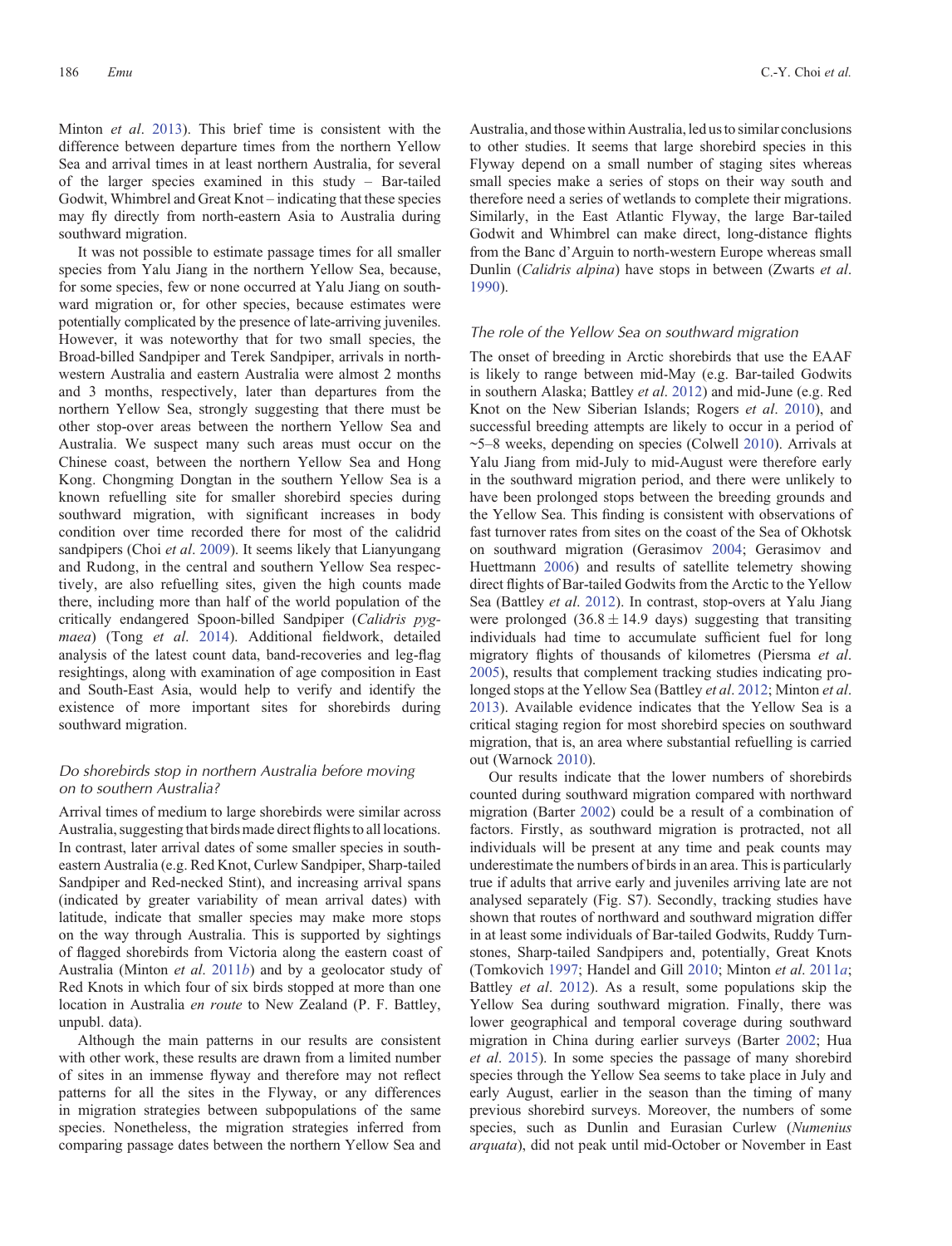<span id="page-9-0"></span>Asia, suggesting a preponderance of late-arriving individuals that was overlooked during earlier surveys (Table S1; Barter 2002; Q.-Q. Bai, Y. Chen, C.-Y. Choi, unpubl. data). Such limited geographical and temporal coverage is now partly being addressed by an increasing number of birdwatchers and survey effort (e.g. at Lianyungang and Rudong; Ma *et al*. [2013](#page-10-0)*a*; Bai *et al*. 2015). It is important to update and collate the most recent count data, especially from sites used on southward migration, not only to improve our understanding of the migration patterns of shorebirds but also for decision makers to determine priorities for conservation efforts.

#### *Evaluation of the model estimates*

For several species, it was possible to assess the accuracy of our modelling estimates through comparison with independent studies in which satellite transmitters or geolocators provided empirical observations of the timing of passage. In most cases the correspondence of count-based estimates and tracking studies was remarkably close; often, the average arrival dates determined by the two approaches were within 1–4 days of each other. We were surprised to find apparent departures of Red Knots from Darwin in December; these did not correspond with the migrations of tracked birds from New Zealand, and might have reflected local movements. We suspect that the early return of failed breeders in tracking studies (arrival of Eastern Curlews at Yalu Jiang and south-eastern Australia; Driscoll and Ueta [2002](#page-10-0); Gosbell *et al*. [2012\)](#page-10-0) could explain the discrepancy between our results and tracking results for Eastern Curlew. Our late estimates of passage dates for Eastern Curlews in Yalu Jiang were unlikely to be affected by the late arrival of juveniles because juveniles comprised <1% of the stop-over population at this site (based on proportions of juveniles to adults in field observations of >1000 individuals, from four different surveys; Q.-Q. Bai, unpubl. data). The relatively large spread in the modelled departure date at Yalu Jiang, the relatively late departure date at Yalu Jiang in relation to arrival date in Australia, and the report of birds in active moult (Q.-Q. Bai, unpubl. data), hinted that some Eastern Curlews at Yalu Jiang may either be immature birds or belong to a population that spends the boreal winter outside Australia.

An important assumption of the Thompson models is that arrival dates and departure dates are normally distributed. This seems to be reasonable in most scenarios (single population, single population after several stops, single population with multiple cohorts that differ in migration schedule) based on our simulations (Appendix S1). Violations of this assumption either lead to models failing to converge or unrealistic estimates, which can be identified as such if the results are checked carefully (Table S10). In short, Thompson models show great promise, especially as they can be applied to any species that can be counted regularly. We note that it is important to differentiate age-classes wherever possible. In addition to improving modelled estimates for adults (Fig. S7, Table S8), documenting the migratory timing of juveniles will improve our understanding of their migration strategies and potentially help to identify and conserve sites that they require – a priority as their survival is critical for the long-term viability of species.

#### **Acknowledgements**

The repeated counts in Yalu Jiang coastal wetland were financially supported by the Oriental Bird Club – Small Conservation Awards 2012, and the counts in Hong Kong by the Agriculture, Fisheries and Conservation Department, Hong Kong. We are grateful to Zhijun Ma and David Melville for their valuable comments about the design of counts in Yalu Jiang coastal wetland. We are indebted to members of the Australasian Wader Studies Group, BirdLife Australia, the Hunter Bird Observers Club, the New South Wales Wader Study Group and the Queensland Wader Studies Group for their foresight and persistence in making repeated counts, and for providing access to the count data that they curate; Dan Weller and Linda Cross helped with data collation. For their assistance with the repeated counts in north-western Australia, we thank Annie Rogers, Jean Thomas, Margaret Cameron, Silke Nebel, Nathan Waugh, Chris Hassell, Ady Boyle, Alice Ewing, Peter Collins and staff of the Broome Bird Observatory. For the repeated counts in Darwin, we thank Arthur and Sheryl Keates and Gavin and Meg O'Brien; in Queensland we are indebted to the count organisation powers of Linda Cross; in New South Wales, we thank L. Crawford, C. Eastham, C. Herbert, N. McNaughton, J. Powers, M. Roderick and A. Stuart. Some of the repeated counts at the Western Treatment Plant, Victoria, were carried out by the Arthur Rylah Institute of Environmental Research with funding from Melbourne Water; we thank William Steele, Richard Loyn, Bob Swindley and Maarten Hulzebosche for their help. We thank the Dandong Yalu Jiang Estuarine Wetland National Nature Reserve. We thank John Allcock for sharing the age-composition records from Hong Kong. We would also like to thank the editors and two anonymous referees for their suggestions on this paper. Funding from the Ecosystem Research and Monitoring Program of the Gladstone Ports Corporation (project CA130019), supported C.-Y. Choi, R. A. Fuller and D. I. Rogers.

#### **References**

- Amano, T., Szekely, T., Koyama, K., Amano, H., and Sutherland, W. J. (2010). A framework for monitoring the status of populations: an example from wader populations in the East Asian–Australasian Flyway. *Biological Conservation* **143**(9), 2238–2247. doi:[10.1016/j.biocon.](dx.doi.org/10.1016/j.biocon.2010.06.010) [2010.06.010](dx.doi.org/10.1016/j.biocon.2010.06.010)
- Anon. (2011). Shorebird monitoring at the Mai Po Inner Deep Bay Ramsar site: 2010–11. Report by Hong Kong Bird Watching Society to the Agriculture, Fisheries and Conservation Department, Hong Kong Special Administrative Region Government, Hong Kong.
- Bai, Q., Chen, J., Chen, Z., Dong, G., Dong, J., Dong, W., Fu, V. W. K., Han, Y., Lu, G., Li, J., Liu, Y., Lin, Z., Meng, D., Martinez, J., Ni, G., Shan, K., Sun,R., Tian, S.,Wang, F., Xu, Z., Yu, Y.-t., Yang, J., Yang, Z., Zhang, L., Zhang, M., and Zeng, X. (2015). Identification of coastal wetlands of international importance for waterbirds: a review of China Coastal Waterbird Surveys 2005–2013. *Avian Research* **6**, 12. doi:[10.1186/](dx.doi.org/10.1186/s40657-015-0021-2) [s40657-015-0021-2](dx.doi.org/10.1186/s40657-015-0021-2)
- Bamford, M., Watkins, D., Bancroft, W., Tischler, G., and Wahl, J. (2008). 'Migratory Shorebirds ofthe East Asian–Australasian Flyway. Population Estimates and Internationally Important Sites.' (Wetlands International– Oceania: Canberra.)
- Barter, M. (2002). 'Shorebirds of the Yellow Sea: importance, threats and conservation status.' Wetlands International Global Series 9 and International Wader Studies 12. (Wetlands International: Canberra).
- Battley, P. F., Rogers, D. I., van Gils, J. A., Piersma, T., Hassell, C. J., Boyle, A., and Yang, H. Y. (2005). How do Red Knots *Calidris canutus* leave northwest Australia in May and reach the breeding grounds in June? Predictions of stopover times, fuelling rates and prey quality in the Yellow Sea. *Journal of Avian Biology* **36**, 494–500. doi:[10.1111/](dx.doi.org/10.1111/j.0908-8857.2005.03730.x) [j.0908-8857.2005.03730.x](dx.doi.org/10.1111/j.0908-8857.2005.03730.x)
- Battley, P. F., Warnock, N., Tibbitts, T. L., Gill, R. E., Piersma, T., Hassell, C. J., Douglas, D. C., Mulcahy, D. M., Gartrell, B. D., Schuckard, R., Melville, D. S., and Riegen, A. C. (2012). Contrasting extreme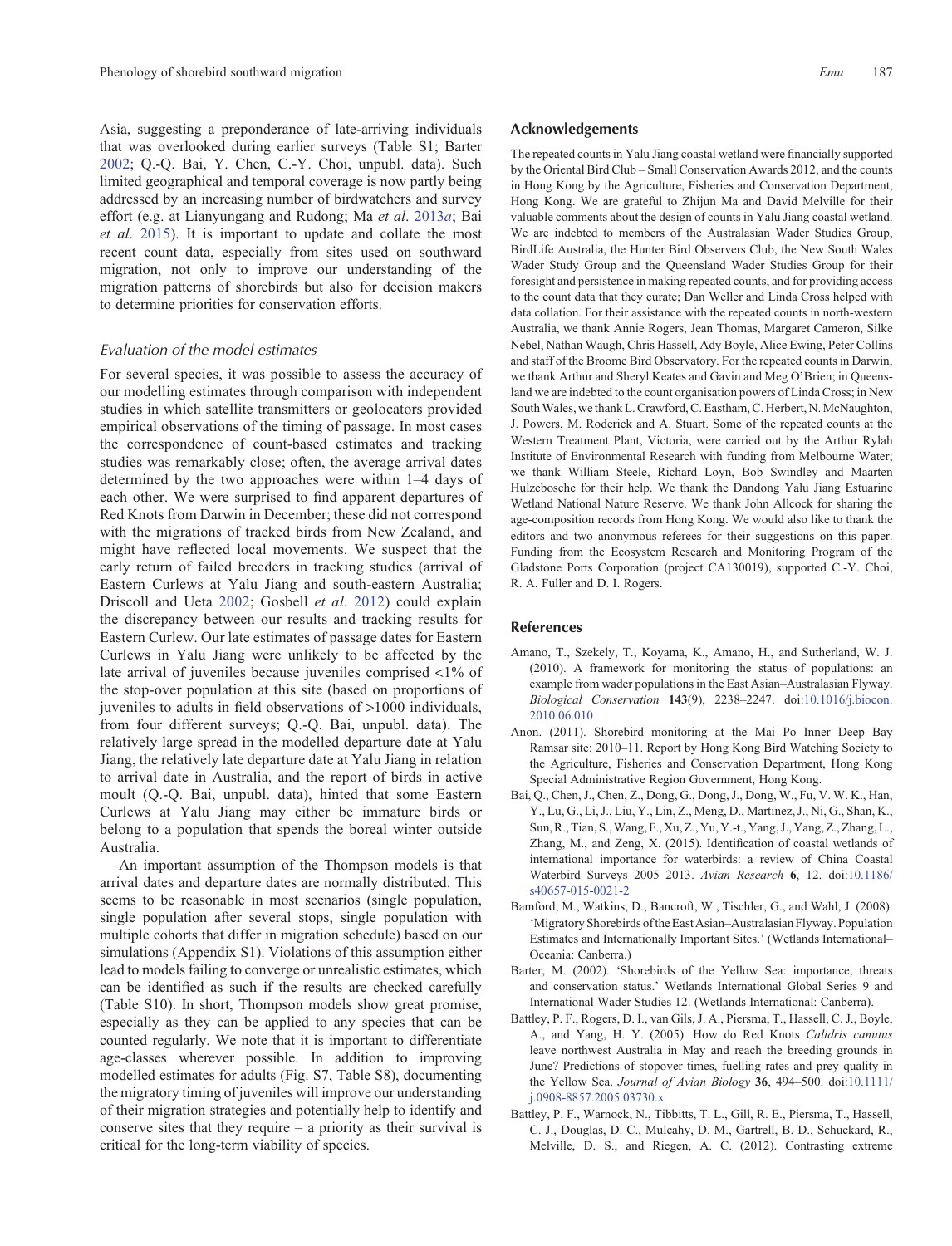<span id="page-10-0"></span>long-distance migration patterns in Bar-tailed Godwits *Limosa lapponica. Journal of Avian Biology* **43**(1), 21–32. doi:[10.1111/j.1600-048X.2011.](dx.doi.org/10.1111/j.1600-048X.2011.05473.x)

- BirdLife International (2016). Important Bird and Biodiversity Areas. Available from<http://www.birdlife.org.au/projects/important-bird-areas> [Verified 1 February 2016].
- Carey, G. J., Yu, Y. T., and K., Y. H. (2001). Shorebird monitoring at the Mai Po Marshes and Inner Deep Bay Ramsar site: 2001–2002 Report. Hong Kong Bird Watching Society Limited, Hong Kong.
- Choi, C. Y., Gan, X. J., Ma, Q., Zhang, K. J., Chen, J. K., and Ma, Z. J. (2009). Body condition and fuel deposition patterns of calidrid sandpipers during migratory stopover. *Ardea* **97**(1), 61–70. doi[:10.5253/078.](dx.doi.org/10.5253/078.097.0108) [097.0108](dx.doi.org/10.5253/078.097.0108)
- Choi, C. Y., Hua, N., Gan, X. J., Persson, C., Ma, Q., Zang, H. X., and Ma, Z. J. (2011). Age structure and age-related differences in molt status and fuel deposition of Dunlins during the nonbreeding season at Chongming Dongtan in east China. *Journal of Field Ornithology* **82**(2), 202–214. doi:[10.1111/j.1557-9263.2011.00323.x](dx.doi.org/10.1111/j.1557-9263.2011.00323.x)
- Choi, C.-Y., Battley, P. F., Potter, M. A., Rogers, K. G., and Ma, Z. J. (2015). The importance of Yalu Jiang coastal wetland in the north Yellow Sea to Bar-tailed Godwits *Limosa lapponica* and Great Knots *Calidris tenuirostris* during northward migration. *Bird Conservation International* **25**(1), 53–70. doi:[10.1017/S0959270914000124](dx.doi.org/10.1017/S0959270914000124)
- Clemens, R. S., Herrod, A., and Weston, M. A. (2014). Lines in the mud; revisiting the boundaries of important shorebird areas. *Journal for Nature Conservation* **22**(1), 59–67. doi[:10.1016/j.jnc.2013.09.001](dx.doi.org/10.1016/j.jnc.2013.09.001)
- Clemens, R. S., Rogers, D. I., Hansen, B. D., Gosbell, K., Minton, C., Straw, P., Bamford, M., Woehler, E. J., Milton, D. A., Weston, M., Venables, B., Weller, D., Hassell, C., Rutherford, B., Onton, K., Herrod, A., Studds, C. E., Choi, C.-Y., Dhanjal-Adams, K., Skilleter, G., and Fuller, R. A. (2016). Continental-scale decreases in shorebird populations in Australia. *Emu* **116**, 119–135. doi:[10.1071/MU15056](dx.doi.org/10.1071/MU15056)
- Colwell, M. A. (2010). 'Shorebird Ecology, Conservation, and Management.' (University of California Press: Berkeley, CA.)
- Conklin, J. R., and Battley, P. F. (2011). Contour-feather moult of Bartailed Godwits (*Limosa lapponica baueri*) in New Zealand and the northern hemisphere reveals multiple strategies by sex and breeding region. *Emu* **111**(4), 330–340. doi[:10.1071/MU11011](dx.doi.org/10.1071/MU11011)
- Driscoll, P. V., and Ueta, M. (2002). The migration route and behaviour of Eastern Curlews *Numenius madagascariensis. Ibis* **144**, E119–E130. doi:[10.1046/j.1474-919X.2002.00081.x](dx.doi.org/10.1046/j.1474-919X.2002.00081.x)
- Gan, X. J., Cai, Y. T., Choi, C. Y., Ma, Z. J., Chen, J. K., and Li, B. (2009). Potential impacts of invasive Smooth Cordgrass *Spartina alterniflora* spread on bird communities at Chongming Dongtan, a Chinese wetland of international importance. *Estuarine, Coastal and Shelf Science* **83**(2), 211–218. doi[:10.1016/j.ecss.2009.03.026](dx.doi.org/10.1016/j.ecss.2009.03.026)
- Gerasimov, Y. (2004). Southward migration in 2003 of shorebirds at the Penzhina River mouth, Kamchatka, Russia. *Stilt* **45**, 33–38.
- Gerasimov, Y. N., and Huettmann, F. (2006). Shorebirds of the Sea of Okhotsk: status and overview. *Stilt* **50**, 15–22.
- Gosbell, K., and Clemens, R. (2006). Population monitoring in Australia: some insights after 25 years and future directions. *Stilt* **50**, 162–175.
- Gosbell, K., Minton, C., and Fox, J. (2012). Geolocators reveal incubation and re-nesting characteristics of Ruddy Turnstone *Arenaria interpres* and Eastern Curlews *Numenius madagascarensis. Wader Study Group Bulletin* **119**(3), 160–171.
- Handel, C. M., and Gill, R. E. Jr (2010). Wayward youth: trans-Beringian movement and differential southward migration by juvenile Sharptailed Sandpipers. *Arctic* **63**(3), 273–288. doi[:10.14430/arctic1492](dx.doi.org/10.14430/arctic1492)
- Higgins, P. J., and Davies, S. J. J. F. (Eds) (1996). 'Handbook of Australian, New Zealand and Antarctic Birds. Vol. 3: Snipes to Pigeons.' (Oxford University Press: Melbourne.)
- Hua, N., Piersma, T., and Ma, Z. (2013). Three-phase fuel deposition in a long-distance migrant, the Red Knot (*Calidris canutus piersmai*),

before the flight to high Arctic breeding grounds. *PLoS One* **8**(4), e62551. doi:[10.1371/journal.pone.0062551](dx.doi.org/10.1371/journal.pone.0062551)

- Hua, N., Tan, K., Chen, Y., and Ma, Z. J. (2015). Key research issues concerning the conservation of migratory shorebirds in the Yellow Sea region. *Bird Conservation International* **25**(1), 38–52. doi:[10.1017/](dx.doi.org/10.1017/S0959270914000380) [S0959270914000380](dx.doi.org/10.1017/S0959270914000380)
- Iwamura, T., Possingham, H. P., Chades, I., Minton, C., Murray, N. J., Rogers, D. I., Treml, E. A., and Fuller, R. A. (2013). Migratory connectivity magnifies the consequences of habitat loss from sea-level rise for shorebird populations. . *Proceedings of the Royal Society B: Biological Sciences* **280**(1761), 8. doi:[10.1098/rspb.2013.0325](dx.doi.org/10.1098/rspb.2013.0325)
- Klaassen, M. (1996). Metabloic constraints on long-distance migration in birds. *Journal of Experimental Biology* **199**, 57–64.
- Lilleyman, A., Franklin, D. C., Szabo, J. S., and Lawes, M. J. (2016). Behavioural responses of migratory shorebirds to disturbance at a high-tide roost. *Emu* **116**, 111–118. doi[:10.1071/MU14070](dx.doi.org/10.1071/MU14070)
- Ma, Z., Cheng, Y., Wang, J., and Fu, X. (2013*a*). The rapid development of birdwatching in mainland China: a new force for bird study and conservation. *Bird Conservation International* **23**, 259–269. doi:[10.1017/](dx.doi.org/10.1017/S0959270912000378) [S0959270912000378](dx.doi.org/10.1017/S0959270912000378)
- Ma, Z., Hua, N., Peng, H., Choi, C., Battley, P. F., Zhou, Q., Chen, Y., Ma, Q., Jia, N., Xue, W., Bai, Q., Wu, W., Feng, X., and Tang, C. (2013*b*). Differentiating between stopover and staging sites: functions of the southern and northern Yellow Sea for long-distance migratory shorebirds. *Journal of Avian Biology* **44**(5), 504–512.
- Marchant, S., and Higgins, P. J. (Eds) (1993). 'Handbook of Australian, New Zealand and Antarctic Birds. Vol. 2: Raptors to Lapwings.' (Oxford University Press: Melbourne.)
- Meltofte, H., Piersma, T., Boyd, H., McCaffery, B., Ganter, B., Golovnyuk, V. V., Graham, K., Gratto-Trevor, C. L., Morrison, R. I. G., Nol, E., Rösner, H.-U., Schamel, D., Schekkerman, H., Soloviev, M. Y., Tomkovich, P. S., Tracy, D. M., Tulp, I., and Wennerberg, L. (2007). Effects of climate variation on the breeding ecology of Arctic shorebirds. *Meddelelser om Grønland. Bioscience* **59**, 1–48.
- Milton, D., and Driscoll, P. (2006). An assessment of shorebird monitoring in Queensland by the Queensland Wader Study Group. *Stilt* **50**, 242–248.
- Minton, C., Gosbell, K., Johns, P., Christie, M., Klaassen, M., Hassell, C., Boyle, A., Jessop, R., and Fox, J. (2011*a*). Geolocator studies on Ruddy Turnstones *Arenaria interpres* and Greater Sandplovers *Charadrius leschenaultii* in the East Asian–Australasia Flyway reveal widely different migration strategies. *Wader Study Group Bulletin* **118**(2), 87–96.
- Minton, C., Wahl, J., Gibbs, H., Jessop, R., Hassell, C., and Boyle, A. (2011*b*). Recoveries and flag sightings of waders which spend the nonbreeding season in Australia. *Stilt* **59**, 17–43.
- Minton, C., Gosbell, K., Johns, P., Christie, M., Klaassen, M., Hassell, C., Boyle, A., Jessop, R., and Fox, J. (2013). New insights from geolocators deployed on waders in Australia. *Wader Study Group Bulletin* **120**(1), 34–46.
- Moores, N., Rogers, D. I., Rogers, K., and Hansbro, P. M. (2016). Reclamation of tidal flats and shorebird declines in Saemangeum and elsewhere in the Republic of Korea. *Emu* **116**, 136–146. doi:[10.1071/MU16006](dx.doi.org/10.1071/MU16006)
- Murray, N. J., Clemens, R. S., Phinn, S. R., Possingham, H. P., and Fuller, R. A. (2014). Tracking the rapid loss of tidal wetlands in the Yellow Sea. *Frontiers in Ecology and the Environment* **12**(5), 267–272. doi:[10.1890/](dx.doi.org/10.1890/130260) [130260](dx.doi.org/10.1890/130260)
- Murray, N. J., Ma, Z., and Fuller, R. A. (2015). Tidal flats of the Yellow Sea: a review of ecosystem status and anthropogenic threats. *Austral Ecology* **40**(4), 472–481. doi[:10.1111/aec.12211](dx.doi.org/10.1111/aec.12211)
- Newton, I. (2008). 'The Migration Ecology of Birds.' (Academic Press: Oxford, UK.)
- Pennycuick, C. J. (1989). 'Bird Flight Performance: A Practical Calculation Manual.' (Oxford University Press: Oxford, UK.)

[05473.x](dx.doi.org/10.1111/j.1600-048X.2011.05473.x)